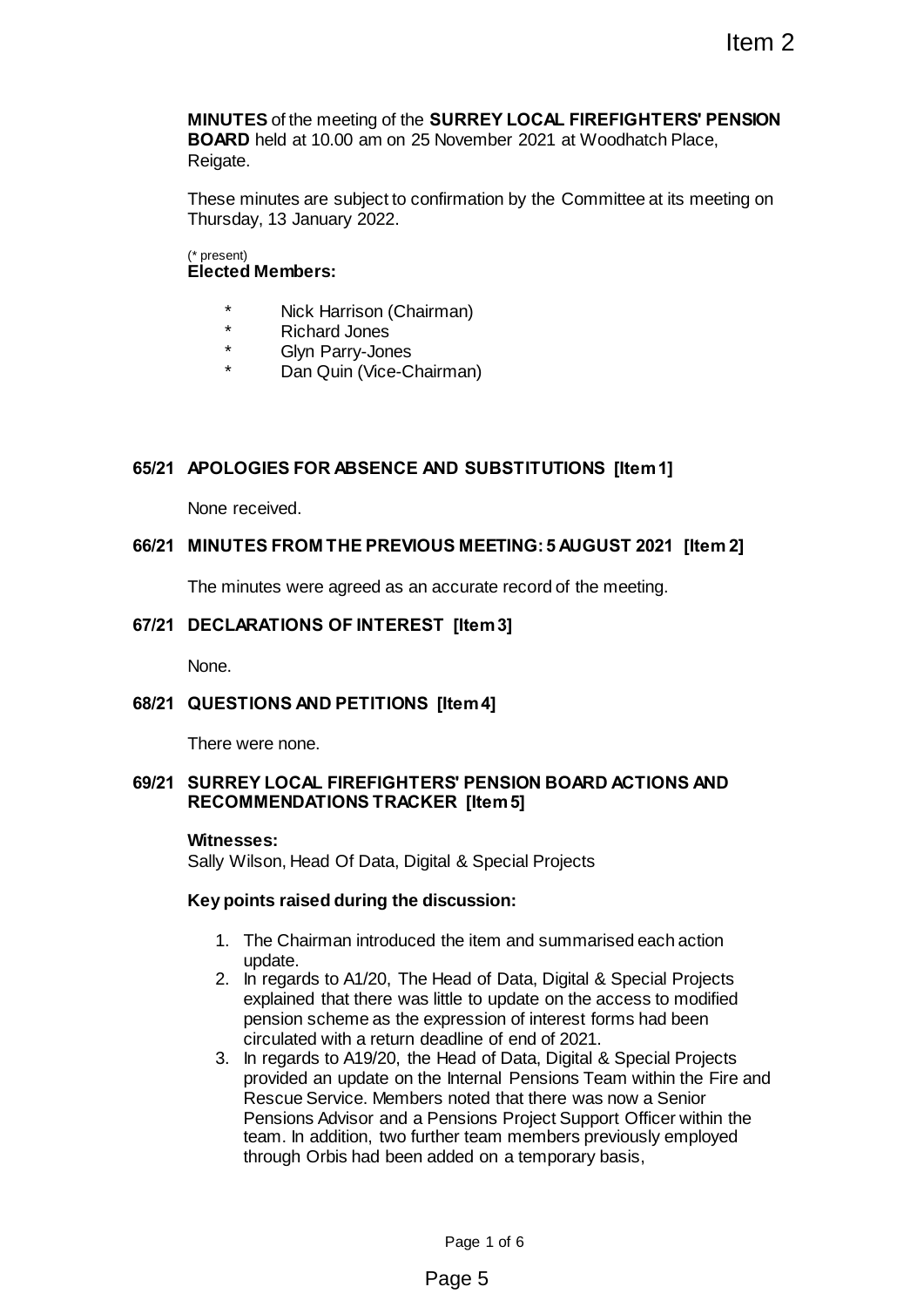4. In regards to A5/21, The Board noted that pensions training had previously been held by the Local Government Authority (LGA) in Spring 2021. Officers agreed to look into booking a further training session for the Board in Spring 2022.

## **Actions/ further information to be provided:**

A5/21 (update) – For Head of Data, Digital & Special Projects to consider options for pensions training for Spring 2022.

# **Recommendations:**

The Board noted the Actions and Recommendations Tracker.

# **70/21 SCHEME MANAGEMENT UPDATE REPORT [Item 6]**

#### **Witnesses:**

Sally Wilson, Head of Data, Digital & Special Projects

# **Key points raised during the discussion:**

- 1. The Head of Data, Digital & Special Projects introduced the item and noted the following:
	- A. That the self-service portal was now live and that all users should have received their activation keys. The Board also noted that the service had received positive feedback on the portal.
	- B. The Service was currently considering the Memorandum of Understanding from the Local Government Association and the Fire Brigade Union on Immediate Detriment Remedy. The Board noted that a decision would follow the risk assessment.
	- C. In regards to 10% Pensionable Allowance, letters would be circulated to priority 1 & 2 cohorts by the end of December 2021. The Board also noted that a further cohort, firefighters that retired prior to 2014, would be contacted at a later stage.
- 2. Officers confirmed that they were looking into the statute of limitations period for the payback of contributions.
- 3. The Board asked whether the service had considered options for how the contributions would be repaid. Officers stated that they were in discussion with payroll and finance around how payback would be undertaken.
- 4. Concerning the limitation period, the Board noted that the date would begin from when the service first received legal advice on 10 October 2021.
- 5. The Board noted the successful transfer of the Administration service to XPS, and thanked all involved in the project.

## **Actions/ further information to be provided:**

None.

## **Recommendations:**

The Board noted the report.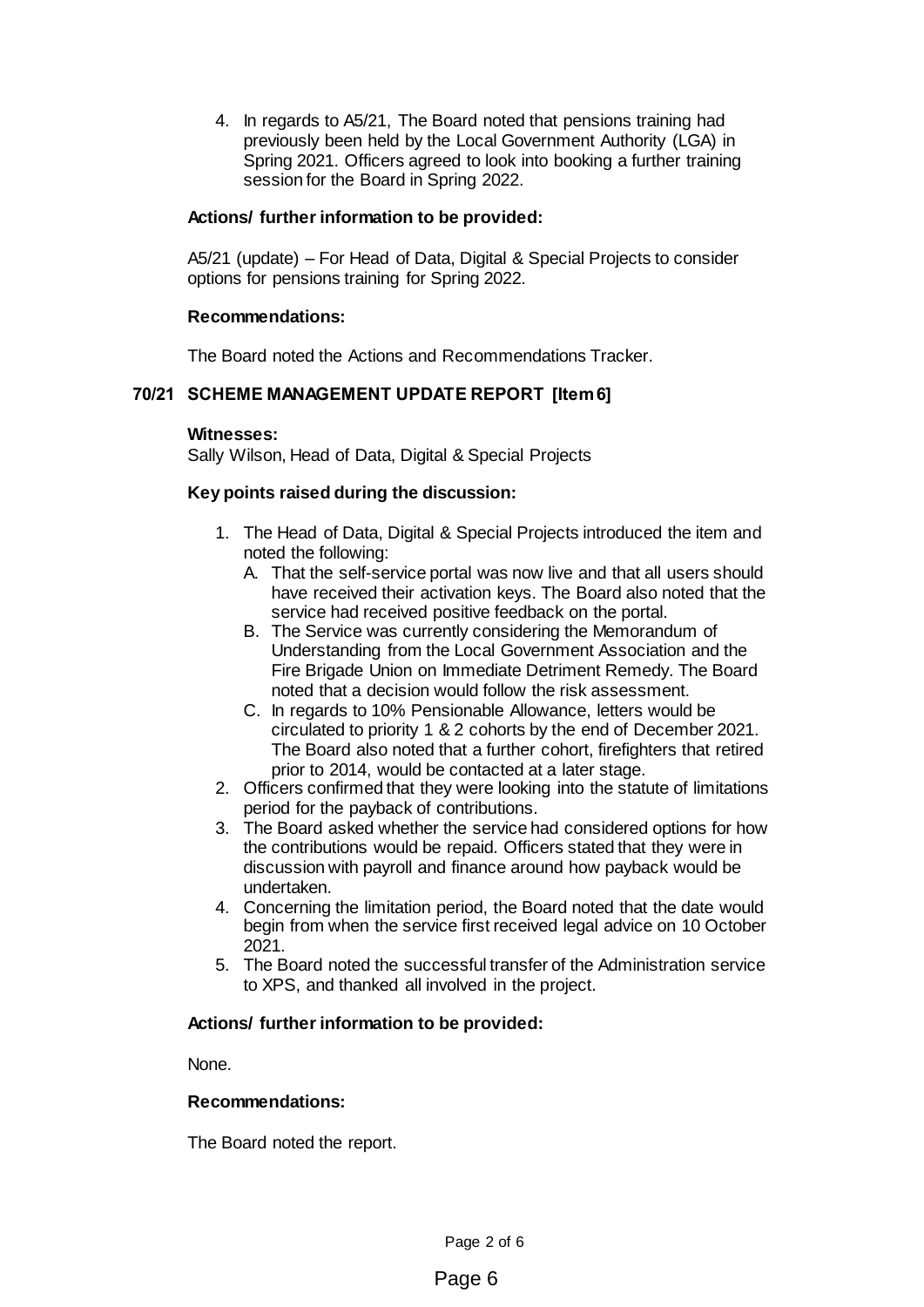# **71/21 XPS ADMINISTRATION - SURREY FIRE AND RESCUE SERVICE PENSION BOARD REPORT [Item 7]**

#### **Witnesses:**

Paul Mudd, XPS Sally Wilson, Head of Data, Digital & Special Projects

## **Key points raised during the discussion:**

- 1. The representative from XPS introduced the report and made the following comments:
	- A. That XPS felt the transition to XPS went well.
	- B. That many checks had taken place to ensure the data was transferred from the service correctly.
	- C. Provided a brief overview of XPS as a business as well as a run through of the staff within the XPS team.
	- D. An overview of the common data analysis
	- E. Provided an overview of the completed cases as noted in the report.
- 2. The Board noted that performance statistics for the first two months were encouraging, showing a performance standard of 90% or more.
- 3. Regarding common data, the Chairman stated it was important to trace and confirm addresses for those people coming up to, or past retirement age. Following further discussion, an action was agreed for the Head of Data, Digital & Special Projects to work with XPS to use a tracing service to confirm address for those past retirement, or within two years of retirement.
- 4. The Chairman highlighted that there were some issues outstanding prior to the transition to XPS and request an update on their status. The representative from XPS said that there were 178 outstanding tasks at the transition point and that 99 tasks had been cleared so far.
- 5. A Member of the Board highlighted that he had received positive feedback on the self-service portal however he had received comments that the portal was not displaying additional purchased benefits. The representative from XPS stated that he would speak to the system designers to understand whether additional benefits could be included within the system.
- 6. A Member of the Board asked whether the pension forecast displayed on the portal could be broken down into more information so that the user could better understand how the forecast was calculated. The representative stated that he would take the members comments away for consideration.
- 7. The Board had a discussion around benefit statements for scheme members not displaying the correct pensionable pay values in regards to the 10% allowances. The representative from XPS explained that, once the 10% allowance exercise was concluded, XPS would be able to rerun the benefit statement program.
- 8. The Chairman highlighted that member of the Board could contact the XPS pension's email address if they had any further feedback or support. Following on, the Chairman asked XPS to consider including data on any helpline backlog within a future report.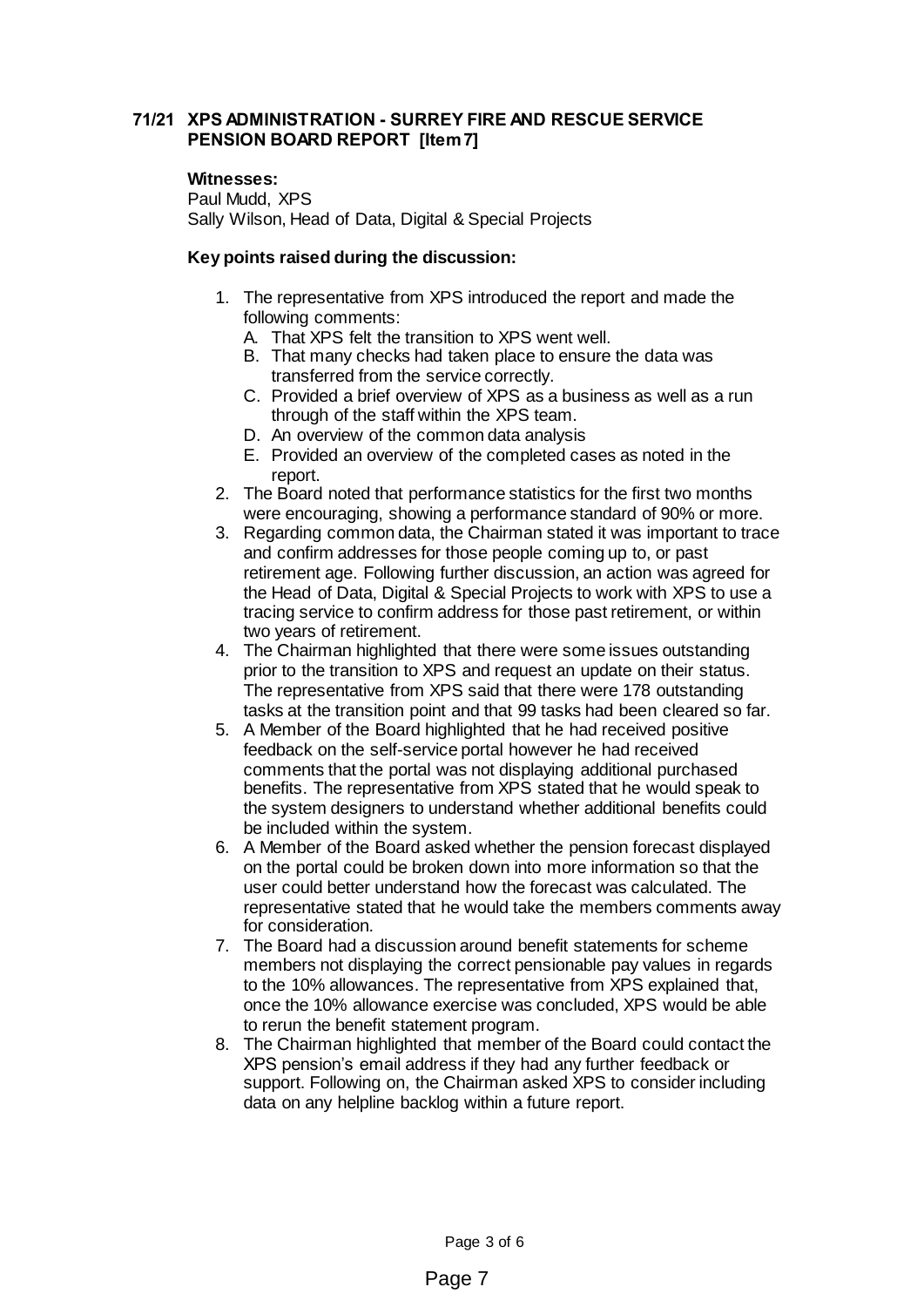# **Actions/ further information to be provided:**

A7/21 - For the Head of Data, Digital & Special Projects to work with XPS to use a tracing service to confirm addresses for those past retirement or within two years of retirement.

A8/21 – For XPS to provide a continuing update on the clearing of outstanding tasks inherited in the transfer to XPS.

A9/21 – For XPS to provide an update on the suggestions for improvements in the self-service portal, and on the help line backlog.

## **Recommendations:**

The Board noted the report.

## **72/21 XPS - IMMEDIATE DETRIMENT FRAMEWORK REPORT AND ANALYSIS [Item 8]**

#### **Witnesses:**

Paul Mudd, XPS Sally Wilson, Head of Data, Digital & Special Projects

## **Key points raised during the discussion:**

1. The representative from XPS introduced the report and provided a brief summary on Immediate Detriment Framework as outlined in the report.

## **Actions/ further information to be provided:**

None.

## **Recommendations:**

The Board noted the report.

# **73/21 ADMIN BULLETIN UPDATE [Item 9]**

#### **Witnesses:**

Sally Wilson, Head of Data, Digital & Special Projects

## **Key points raised during the discussion:**

1. The Head of Data, Digital & Special Projects introduced the report and stated that the bulletins had been included for members' information.

## **Actions/ further information to be provided:**

None.

#### **Recommendations:**

The Board noted the report.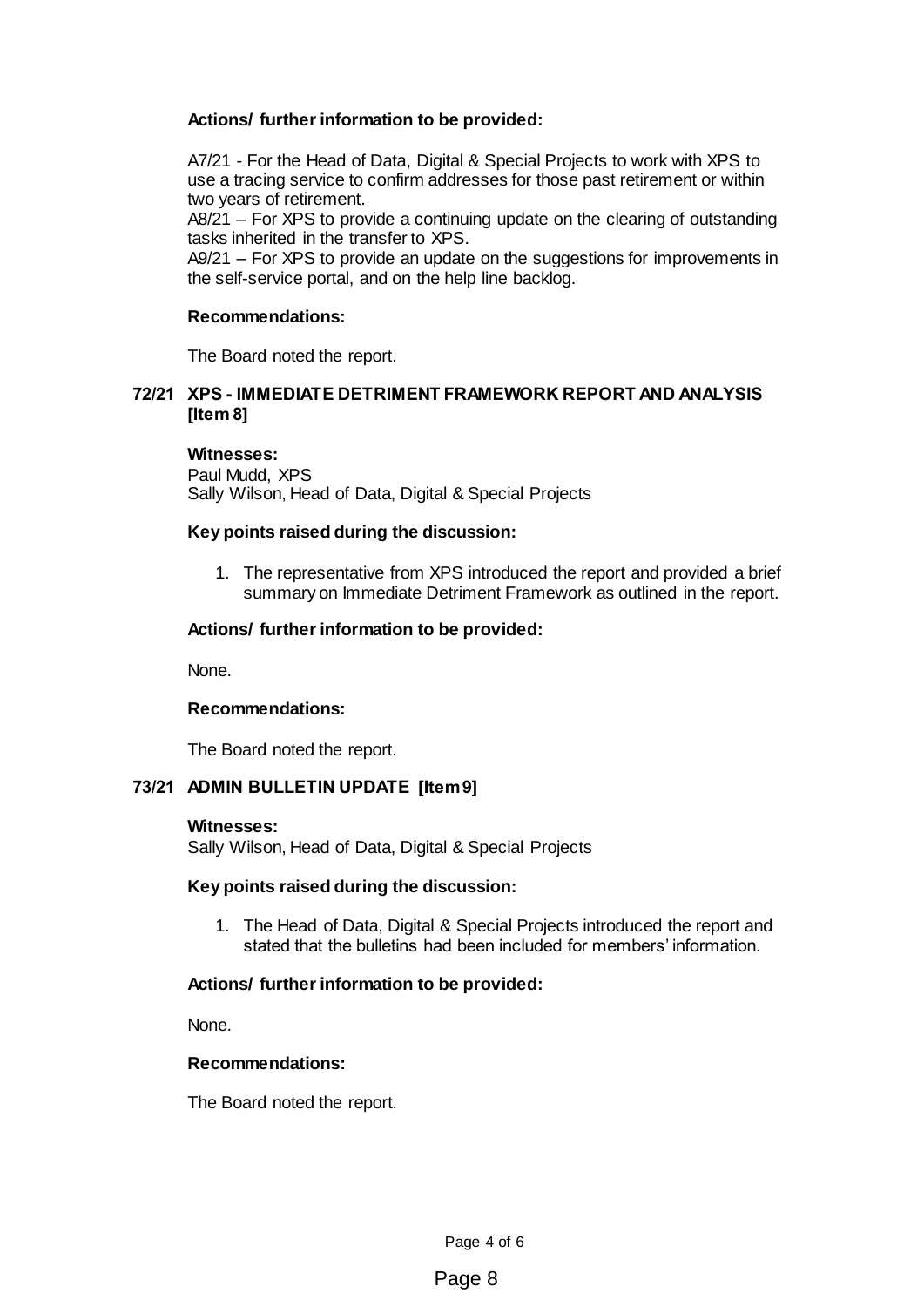# **74/21 RISK REGISTER [Item 10]**

#### **Witnesses:**

Sally Wilson, Head of Data, Digital & Special Projects

#### **Key points raised during the discussion:**

1. The Head of Data, Digital & Special Projects introduced the report and highlighted an update to risk 'F8' which provided detail on recruitment within the team and the transfer to XPS, which reduced the level of risk in this area.

#### **Actions/ further information to be provided:**

None.

#### **Recommendations:**

The Board noted the report.

## **75/21 ANY OTHER BUSINESS [Item 11]**

There was none.

## **76/21 EXCLUSION OF THE PUBLIC [Item 12]**

**Resolved:**That under Section 100(A) of the Local Government Act 1972, the public be excluded from the meeting for the following items of business on the grounds that they involve the likely disclosure of exempt information under the relevant paragraphs of Part 1 of Schedule 12A of the Act.

#### **77/21 SURREY FIREFIGHTER PENSION SCHEME MIGRATION - PROJECT CLOSE REPORT [Item 13]**

#### **Witnesses:**

Sally Wilson, Head of Data, Digital & Special Projects

#### **Key points raised during the discussion:**

1. The Part 2 report was introduced by officers. The Board asked a number of questions which were responded to by the officers present.

## **Actions/ further information to be provided:**

None.

## **78/21 DATE OF THE NEXT MEETING [Item 14]**

The Board noted the date of the next meeting as 13 January 2021.